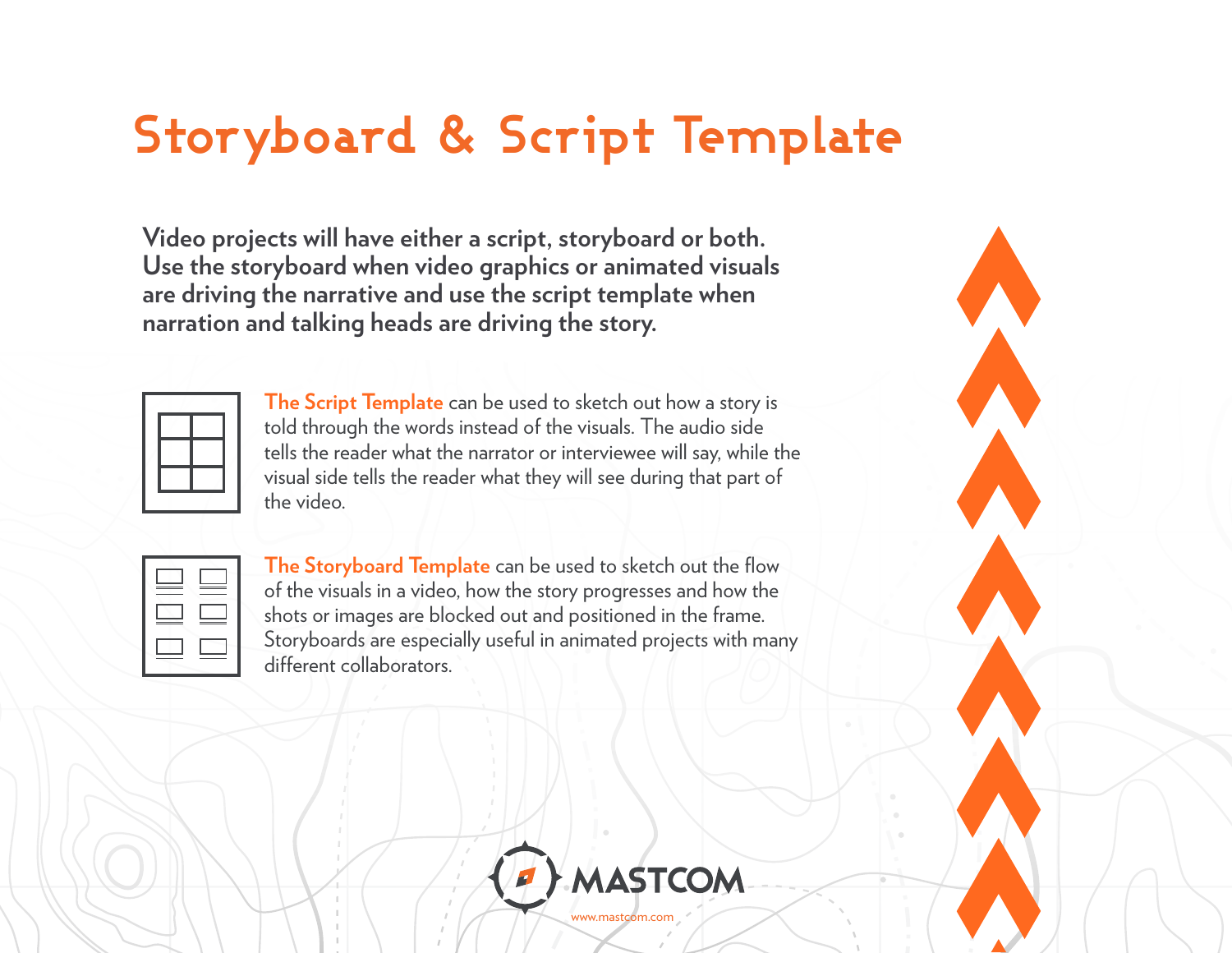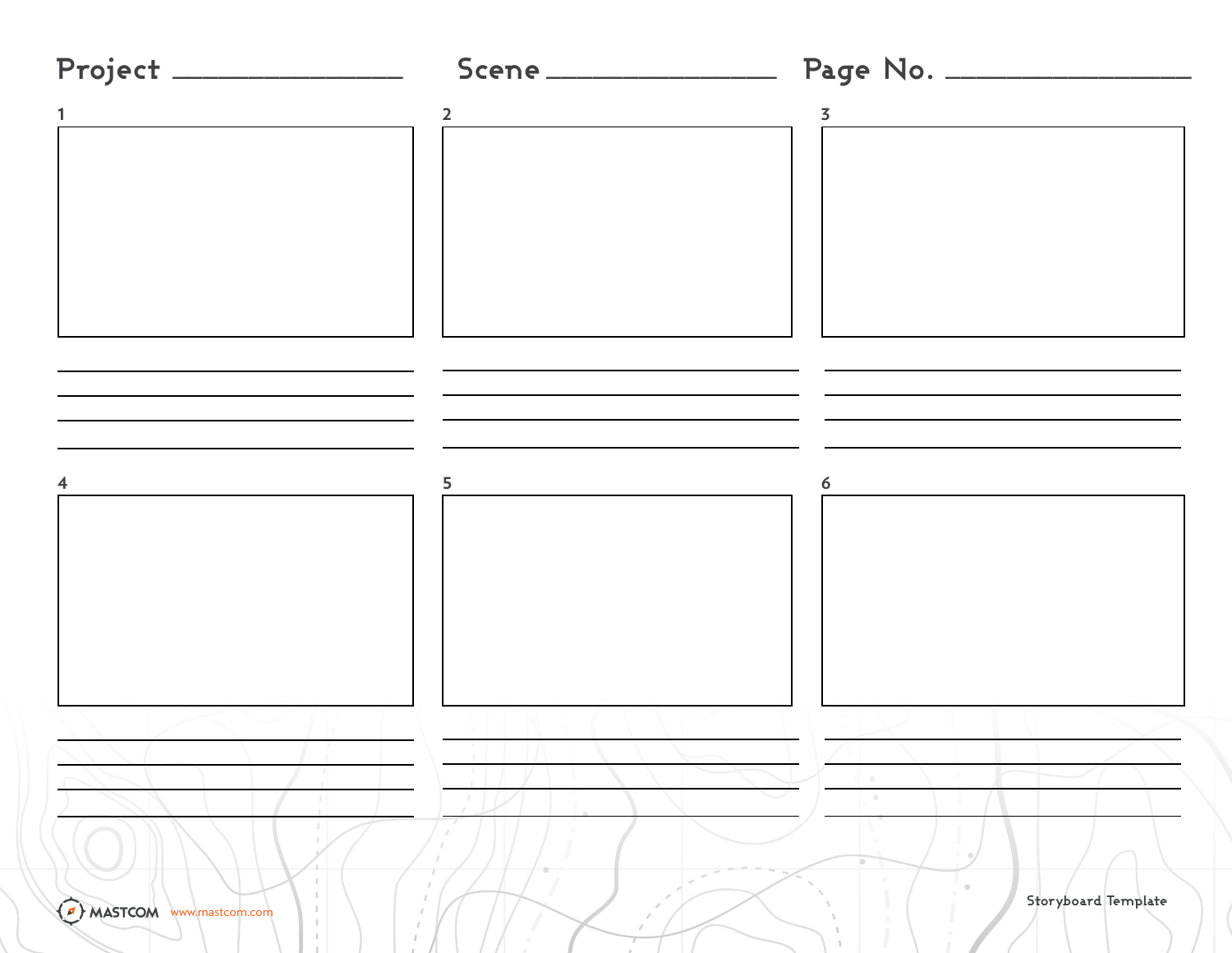| <b>VIDEO</b>                                                                                                                                                                                      | <b>AUDIO</b>                                                                                                                                                                           |
|---------------------------------------------------------------------------------------------------------------------------------------------------------------------------------------------------|----------------------------------------------------------------------------------------------------------------------------------------------------------------------------------------|
| Animated logo sequence.                                                                                                                                                                           | Introduction to what the video is going to be about.                                                                                                                                   |
| <b>Opening scene:</b>                                                                                                                                                                             | <b>Opening scene:</b>                                                                                                                                                                  |
| XYZ Office space. Actor 1's title appears.                                                                                                                                                        | Actor 1 introduces him/herself and explains why they<br>are qualified to be talking about Company XYZ.                                                                                 |
| Scene 2:                                                                                                                                                                                          | Scene 2:                                                                                                                                                                               |
| Camera pans over Company XYZ's products slowly at<br>different angles.                                                                                                                            | Actor 1 describes the benefits of Company XYZ's products<br>and what the products are used for.                                                                                        |
| Scene 3:                                                                                                                                                                                          | Scene 3:                                                                                                                                                                               |
| <b>Company XYZ's production line. Actor 2's title</b><br>appears. Camera switches back and forth between<br>Actor 2 with production line in the background and<br>small details of the warehouse. | Actor 2 introduces him/herself and explains why they are<br>qualified to be talking about Company XYZ. He/she then<br>talks about the process of creating products for Company<br>XYZ. |
| A MASTCOM www.mastcom.com                                                                                                                                                                         | Prepared By: Company XYZ<br>Storyboard Template<br>Draft: 1<br>Date: May 5, 20xx                                                                                                       |